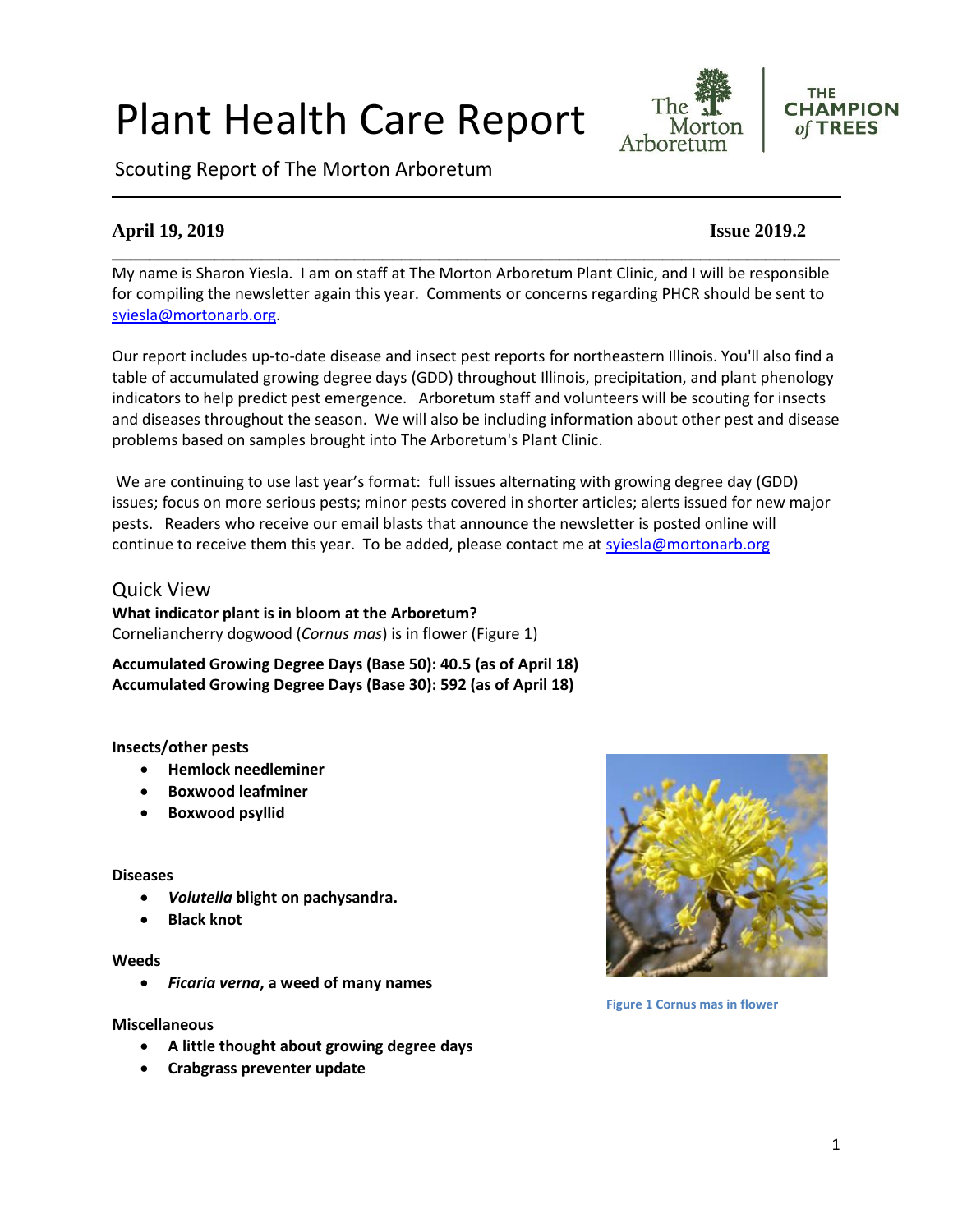# Degree Days and Weather Information

We are once again offering Lisle readings right above the Arboretum readings. The spread between these two sites shows that temperatures can vary over a short distance, which means growing degree days can be quite variable as well.

As of April 18, we have 40.5 base-50 growing degree days (GDD). The historical average (1937-2018) for this date is 5 GDD<sub>50</sub>. Since January 1, we have had 9.83 inches of precipitation. Historical average (1937-2018) for precipitation Jan-April is 10.25 inches.

| Location                 | $\mathbb{B}_{50}$ Growing Degree Days<br>Through April 18, 2019 | Precipitation (in)<br>April 12-18, 2019 |
|--------------------------|-----------------------------------------------------------------|-----------------------------------------|
| Carbondale, IL*          | 210                                                             |                                         |
| Champaign, IL*           | 110                                                             |                                         |
| Chicago Botanic Garden** | $\parallel$ 24.5 (4/17)                                         | 1.32"                                   |
| Chicago O'Hare*          | 67                                                              |                                         |
| Kankakee, IL*            | 80                                                              |                                         |
| Lisle, IL*               | 69                                                              |                                         |
| The Morton Arboretum     | 40.5                                                            | 2.41"                                   |
| Quincy, $IL^*$           | 140                                                             |                                         |
| Rockford, IL*            | 51                                                              |                                         |
| Springfield, IL*         | 130                                                             |                                         |
| Waukegan, IL*            | 32                                                              |                                         |

\*\*Thank you to Chris Henning, Chicago Botanic Garden, for supplying us with this information.

\*We obtain most of our degree day information from the GDD Tracker from Michigan State University web site. For additional locations and daily degree days, go t[o http://www.gddtracker.net/](http://www.gddtracker.net/)

# **How serious is it?**

This year, articles will continue to be marked to indicate the severity of the problem. Problems that can definitely compromise the health of the plant will be marked "serious".Problems that have the potential to be serious and which may warrant chemical control measures will be marked "potentially serious". Problems that are seldom serious enough for pesticide treatment will be marked "minor". Articles that discuss a problem that is seen now, but would be treated with a pesticide at a later date will be marked "treat later". Since we will cover weeds from time to time, we'll make some categories for them as well. "Aggressive" will be used for weeds that spread quickly and become a problem and "dangerous" for weeds that might pose a risk to humans.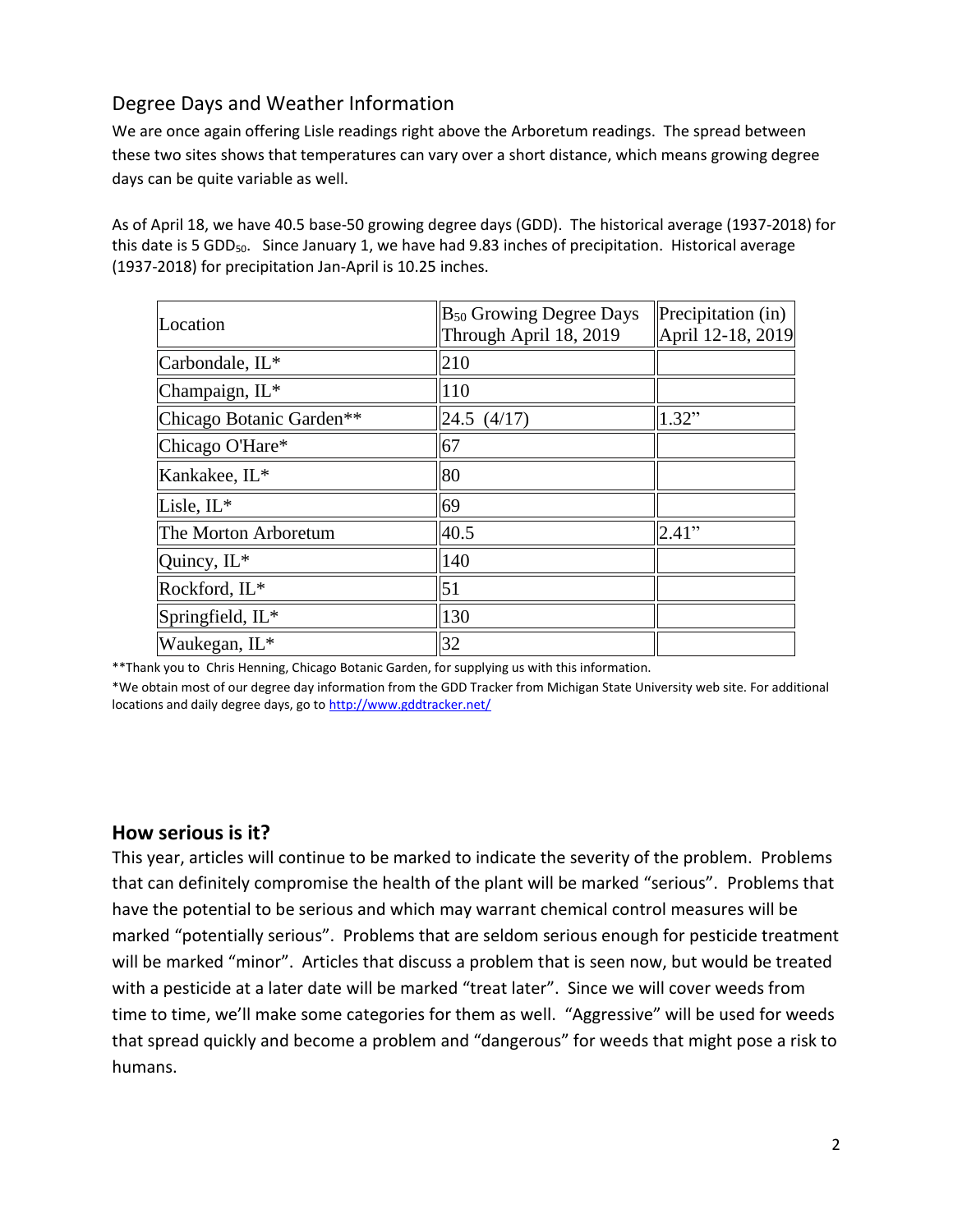# **Pest Updates: Insects**

# **Hemlock needleminer (minor)**

Hemlock needleminers (*Coleotechnites macleodi*) were found on Eastern hemlock (*Tsuga canadensis*). These tiny caterpillars hatched last year in July. After hatching, they entered the needles near the base and fed on green tissue inside the needle, leaving the epidermis of the needle intact. They bound needles together with webs, so clusters of brown, mined needles will be found throughout the tree. The insect overwinters as a larva (fig. 2) and resumes feeding in the spring. This is the stage that was found last week.



**Figure 2 Hemlock needleminer larva with webbing**

**Management:** Hemlock needleminer is considered a minor pest, and control is usually not necessary.

# **Boxwood leafminer (potentially serious)**

Boxwood leafminers (*Monarthropalpus flavus)* have been a big problem for the last couple of years, and they are overwintering in the leaves on boxwood right now. They overwinter inside the leaves as larvae. Look for 'blisters' (fig.3) on the leaves that turn from light green to brownish (as the larvae mature); the larvae are inside. Look carefully as these blisters are sometimes mistaken for leaf spots. The larva will pupate inside the leaf and emerge as an adult around GDD 450 base 50. The adults have a mosquito-like appearance.



**Figure 3 Blister-like spots contain larvae of boxwood leaf miner**

**Management:** Insecticides can be sprayed when the adults are emerging.

# **Boxwood psyllid (minor)**

Boxwood psyllid (*Cacopsylla buxi*) is another pest that has been troubling our boxwoods in recent years. The psyllids overwinter as tiny orange eggs in the bud scales of the boxwood. As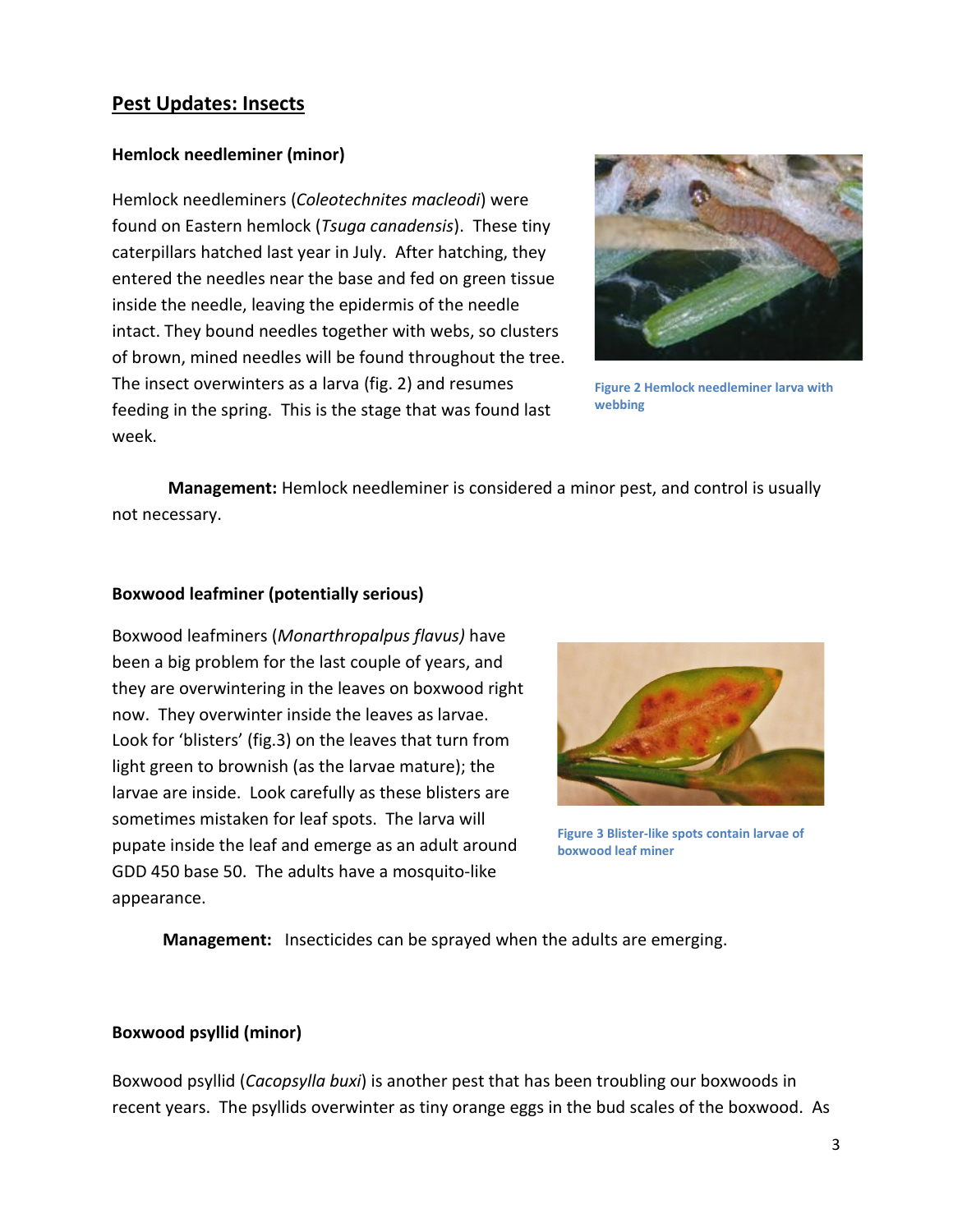the buds open, the psyllids hatch and begin to feed. The nymphs are about 1/16th of an inch long, yellowish (fig. 4), and partially covered with a white secretion that protects them from parasitoids and chemical sprays. Their feeding causes cupping of the leaves. If your boxwood had this pest last year, the foliage from last year will show cupping (fig. 5). Right now, we are seeing last year's damage only. No insects have emerged yet. Examine your boxwoods for this damage now, so you can be ready when the insect becomes active (around GDD 100 base 50). We sometimes see ladybugs feeding on the psyllids.



removed in the process. This physical removal of infested tissue may be enough to keep the problem in check.

Good website: <https://ag.umass.edu/fact-sheets/boxwood-psyllid>

# **Pest Updates: Diseases**

**Figure 4 Boxwood psyllid nymphs close** 



**Figure 5 Psyllid damage**

# *Volutella* **blight on pachysandra (potentially serious)**

*Volutella* blight is starting to show up on Japanese pachysandra (*Pachysandra terminalis*). The infection we are seeing so far seems to be relatively minor, but this can be a serious,

destructive stem and leaf blight. In most springs, we see this disease right after snow-melt, and

the plants tend to outgrow the disease quickly. Last year, due to heavy rains in May, this disease ran rampant and did a lot of damage to large, established plantings.

*Volutella* blight, caused by the fungus *Volutella pachysandricola*, will cause leaf blight and stem cankers on pachysandra. Symptoms first noticed in early spring as brown to tan leaf spots can be confused with winter desiccation. The spots will enlarge and may eventually cover the entire leaf. Concentric circles



**Figure 6 Volutella on pachysandra**

form within the spots and are diagnostic for this disease. Leaves eventually turn yellow and fall off the plant. Stems turn dark and die. During extended wet periods, salmon- or peach-colored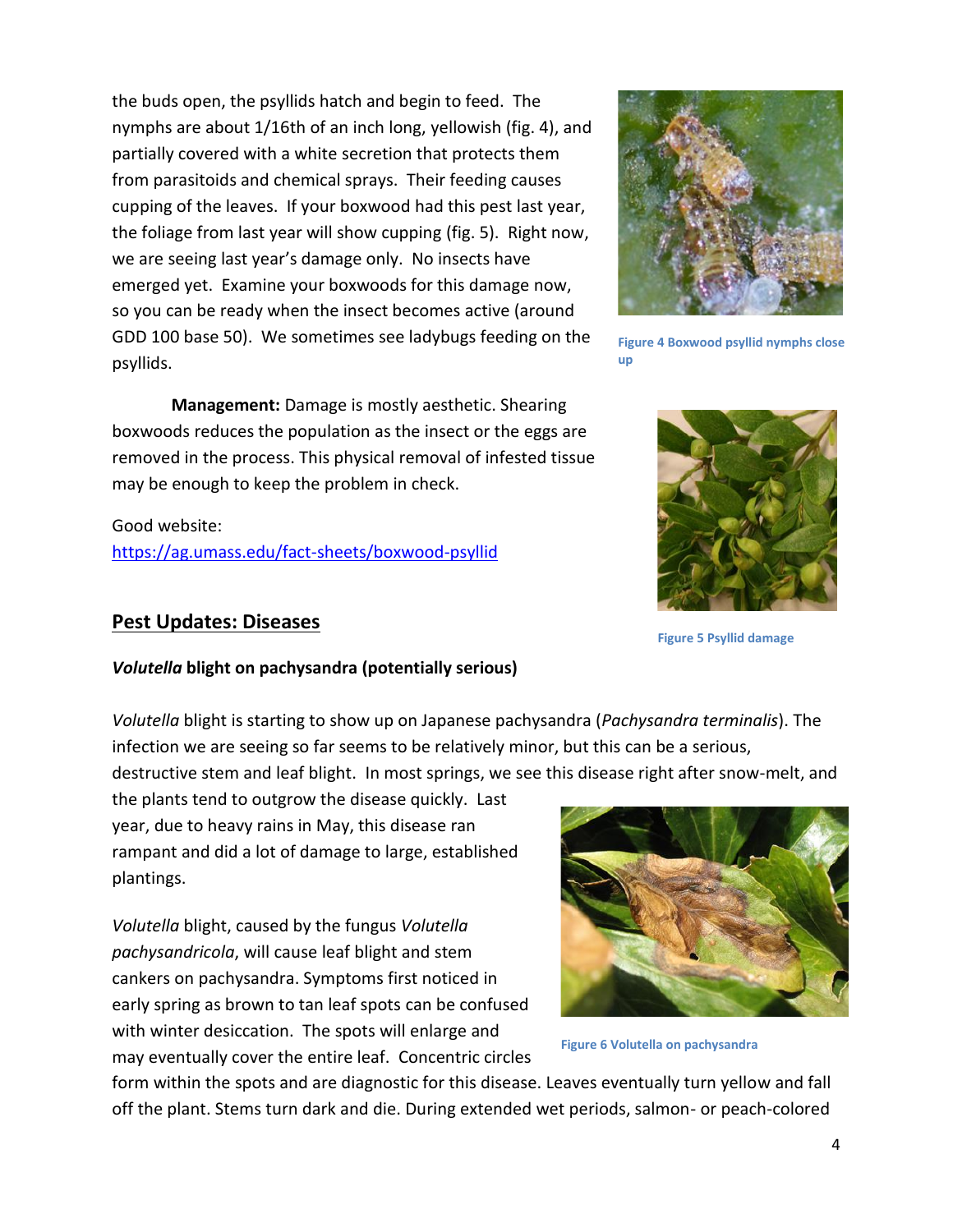fungal spore masses may be visible. Eventually, large patches of the ground cover may become infected and die.

*Volutella* is an opportunistic pathogen. Damage from winter may allow this disease to get started. It can infect a plant any time during the growing season but is more common during periods of rainy weather. Infections tend to diminish as the weather becomes drier in the summer, but the high humidity created by densely planted and heavily mulched beds can promote the blight. Stress from overcrowding, too much sun, winter injury, and shearing may increase susceptibility to stem blight. Older and injured plant parts of Japanese pachysandra are more susceptible to the disease than young succulent tissue. Bottom line: consider whether the site is one in which pachysandra can thrive.

 **Management:** Pachysandra prefers filtered sun or full shade, and will be stressed by too much sun and thus more susceptible to blight. Plants should be watered during dry periods by using drip irrigation and/or by watering early in the day to allow foliage to dry out. Avoid working with plants when they are wet to prevent the spread of disease. Remove and discard diseased leaves and plants as soon as symptoms are visible to limit spread to healthy plants. Clean up fallen leaves and other debris that may have accumulated on top of ground covers. Thin and divide overcrowded plants in early spring, when weather is dry, to improve air circulation. Avoid over-fertilization, which causes dense foliage that encourages infection. Fungicides may be helpful in the early stages of the disease.

# Good websites:

<http://www.mortonarb.org/trees-plants/plant-clinic/help-diseases/ground-cover-diseases> <http://ag.umass.edu/landscape/fact-sheets/volutella-blight>

# **Black knot (potentially serious)**

Black knot (*Apiosporina morbosa*) is a serious and widespread problem of trees in the genus *Prunus*, especially plum and cherry trees.

The Plant Clinic at The Morton Arboretum receives questions on this problem year-round since it is so prevalent and so easy to spot. Now is the time to look for new abnormal swellings on branches of cherry, peach, plum and related trees. The fungus overwinters in the hard, brittle, rough, black "knots" (fig. 7) on twigs and



**Figure 7 Black knot (old knot on left with newest knot forming on far right)**

branches of infected trees such as wild black cherries in the woods. These knots may be small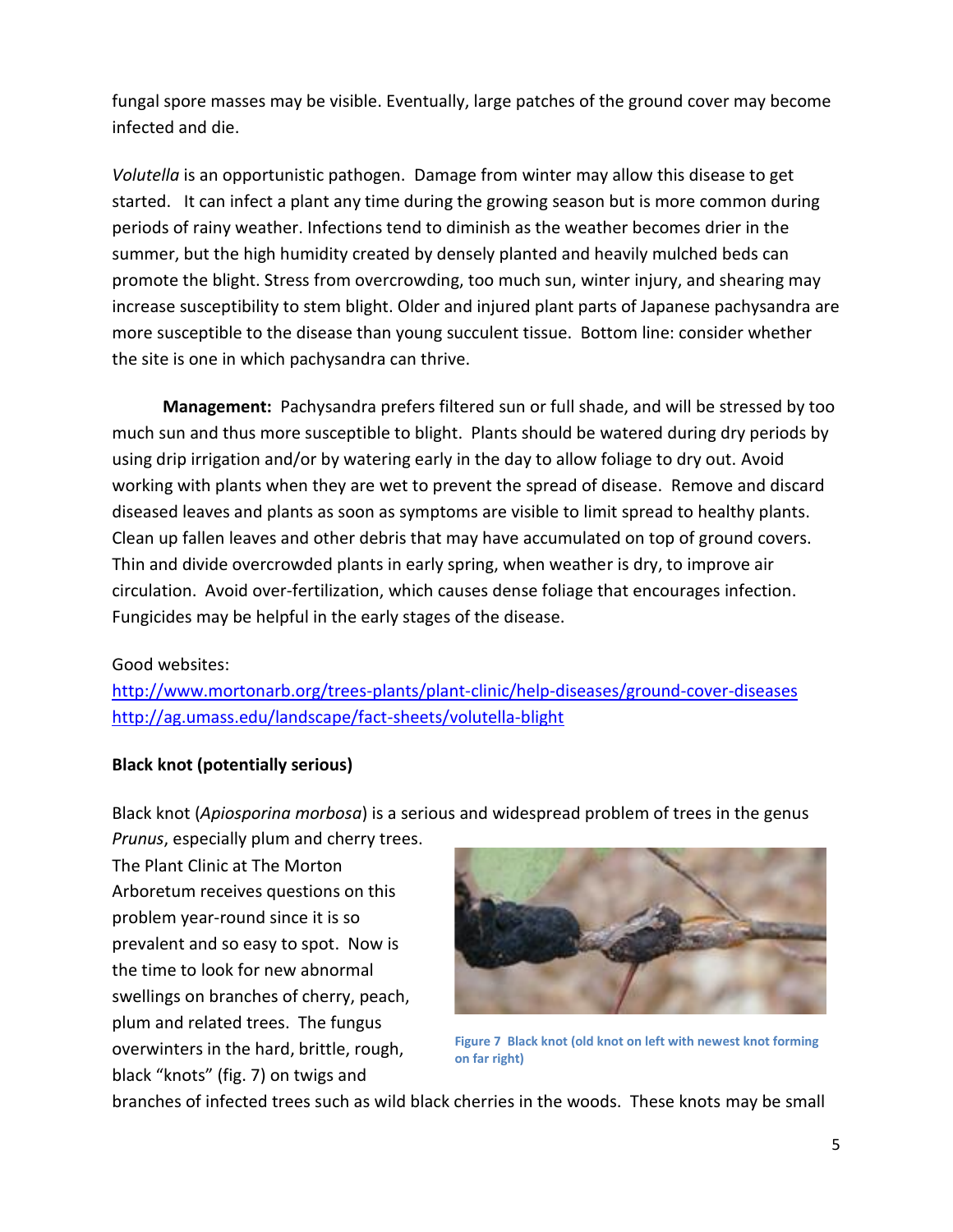or may be several inches long and wrap around the branch. In some instances, the main trunk of the tree can become infected.

In the spring, the fungus produces spores within tiny fruiting bodies on the surface of these knots. The spores are ejected into the air after rainy periods and infect succulent green twigs of the current season's growth. The newly infected twigs and branches swell. The extensive overgrowth of bark and wood is a response to hormones and produces the smaller swellings that we will soon be seeing. Frequently these swellings are not noticed the first year. The swellings become dormant in winter. But the following spring, velvety, green fungal growth will appear, and the knot increases in size. The knots darken and elongate during summer and, by fall, turn hard, brittle, rough and black. The black knots enlarge and can girdle the twig or branch, eventually killing it.

**Management:** This is a difficult disease to manage. Prune and discard all infected wood during late winter or early spring before growth starts and when new swellings appear. Pruning cuts should be made at least four to eight inches below any swellings or knots. In advanced cases with many knots, pruning out branches may not be feasible as it may destroy the shape of the tree. Fungicides offer some protection against black knot, but are ineffective if pruning and sanitation are ignored. Fungicides are protective, not curative.

Good web site: [http://www.mortonarb.org/trees-plants/plant-clinic/help-diseases/black-knot-ornamental](http://www.mortonarb.org/trees-plants/plant-clinic/help-diseases/black-knot-ornamental-cherry-and-plum)[cherry-and-plum](http://www.mortonarb.org/trees-plants/plant-clinic/help-diseases/black-knot-ornamental-cherry-and-plum)

# **Pest Updates: Weeds**

# *Ficaria verna***, a weed of many names (aggressive)**

It can be hard to keep track of a plant when it has many names. One such plant is *Ficaria verna*.

It was once classified as *Ranunculus ficaria.* Common names for this plant are plentiful too. It has been called fig buttercup, lesser celandine and pilewort. Some of those names almost sound friendly, but this is not a plant to invite into your yard. It is an aggressive grower and is considered invasive in a couple of states on the east coast.

Every year The Morton Arboretum Plant Clinic gets 2 or 3 reports of this plant in northern Illinois. We have not had any reports yet, but be watching for it. This low growing,



**Figure 8 Ficaria in flower**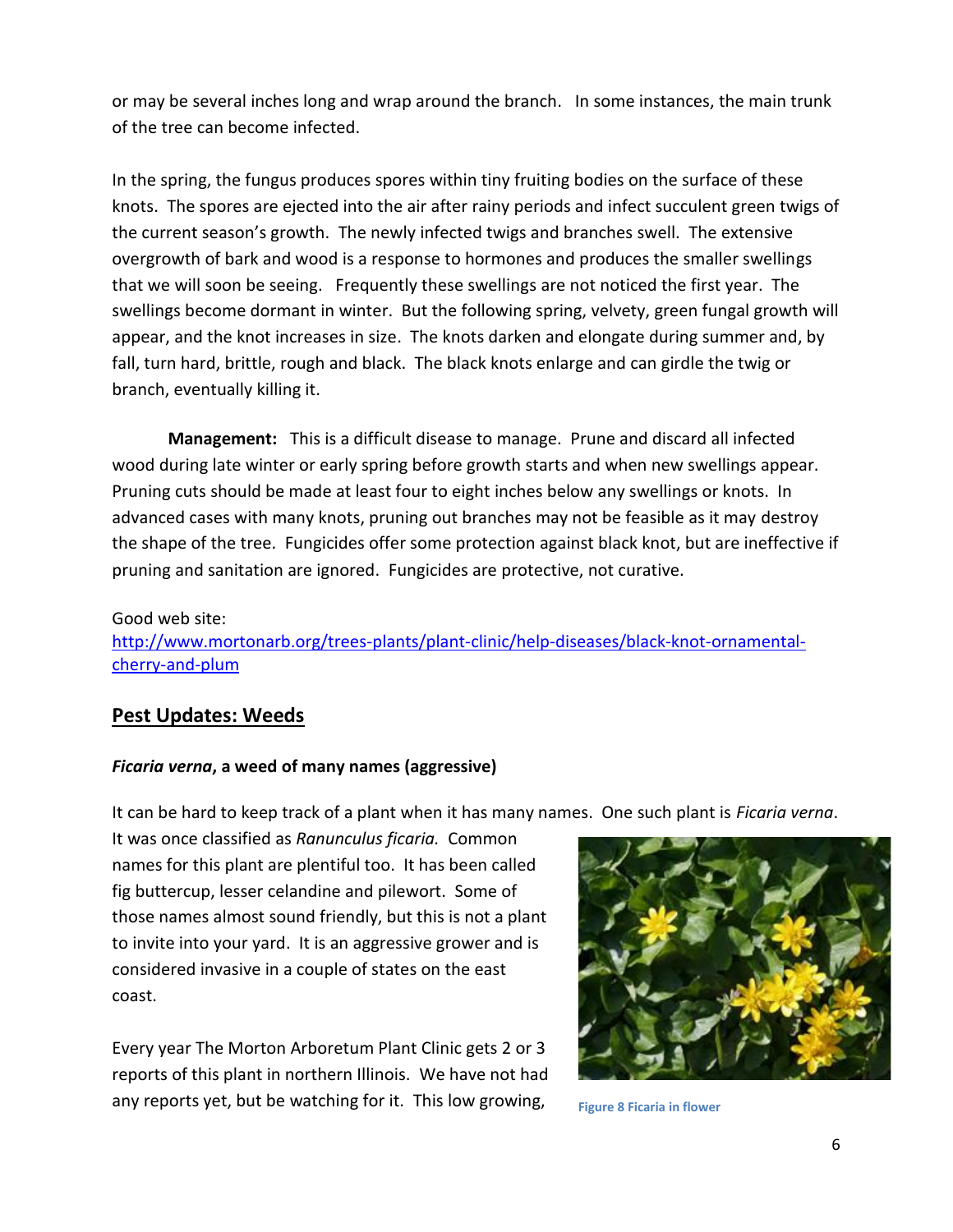spring-blooming, plant is very pretty (fig. 8) but can be quite a spreader. The time to manage it is often very short so we want to be ready.

**Management:** Manage this weed by spraying it with an herbicide containing glyphosate. This works best in early spring when the plant is in active growth. Glyphosate will kill anything green, so do not get it on any desirable plants. The foliage of this plant may die back in early summer so treat as soon as you see it growing in your yard. It may take more than one year to get rid of it since there is such a short time to treat.

Good websites: <http://www.newinvaders.org/species/fig%20buttercup.pdf> <https://www.invasiveplantatlas.org/subject.html?sub=3069>

# **Miscellaneous**

# **A little thought about growing degree days**

Growing degree days are a great tool, but we must remember that they are not perfect. The strange up and down temperatures we are having this year may shine a light on those imperfections. According to the temperatures we have recorded to date, we only have 40.5 growing degree days (base 50) at the Arboretum, which is located in Lisle. Another weather station in Lisle is recording 69 growing degree days for the same date. Why?

Over the last few weeks we have had some days where the temperatures recorded at our weather station were close enough so that we ALMOST recorded a degree day or two. Even though those temperatures don't trigger a degree day, there is some likelihood that they do have an impact on plants and insects. The temperatures at the Lisle station may have exceeded ours just enough that to get those extra GDD on several occasions. Also, temperatures can vary a bit from location to location within a given area (like a city). So growing degree days are good guidelines, but they are not as precise as we would like. Note that when we give GDD within an article those are GDD base 50.

# **Crabgrass preventer update**

In our last issue we talked about when to apply crabgrass preventers. I mentioned a couple of different criteria to use. Crabgrass seed will not germinate until SOIL temperatures are greater than 55 degrees F for 5-7 consecutive days. That still has not happened. The warmer temps that are starting to show up push us closer, but the weather is still a bit up and down for the next couple of weeks. Iowa State gives this guideline: "Crabgrass seed germination usually begins … when redbud trees reach full bloom" and that is often mid to late April. Looks like it will be closer to late April this year.